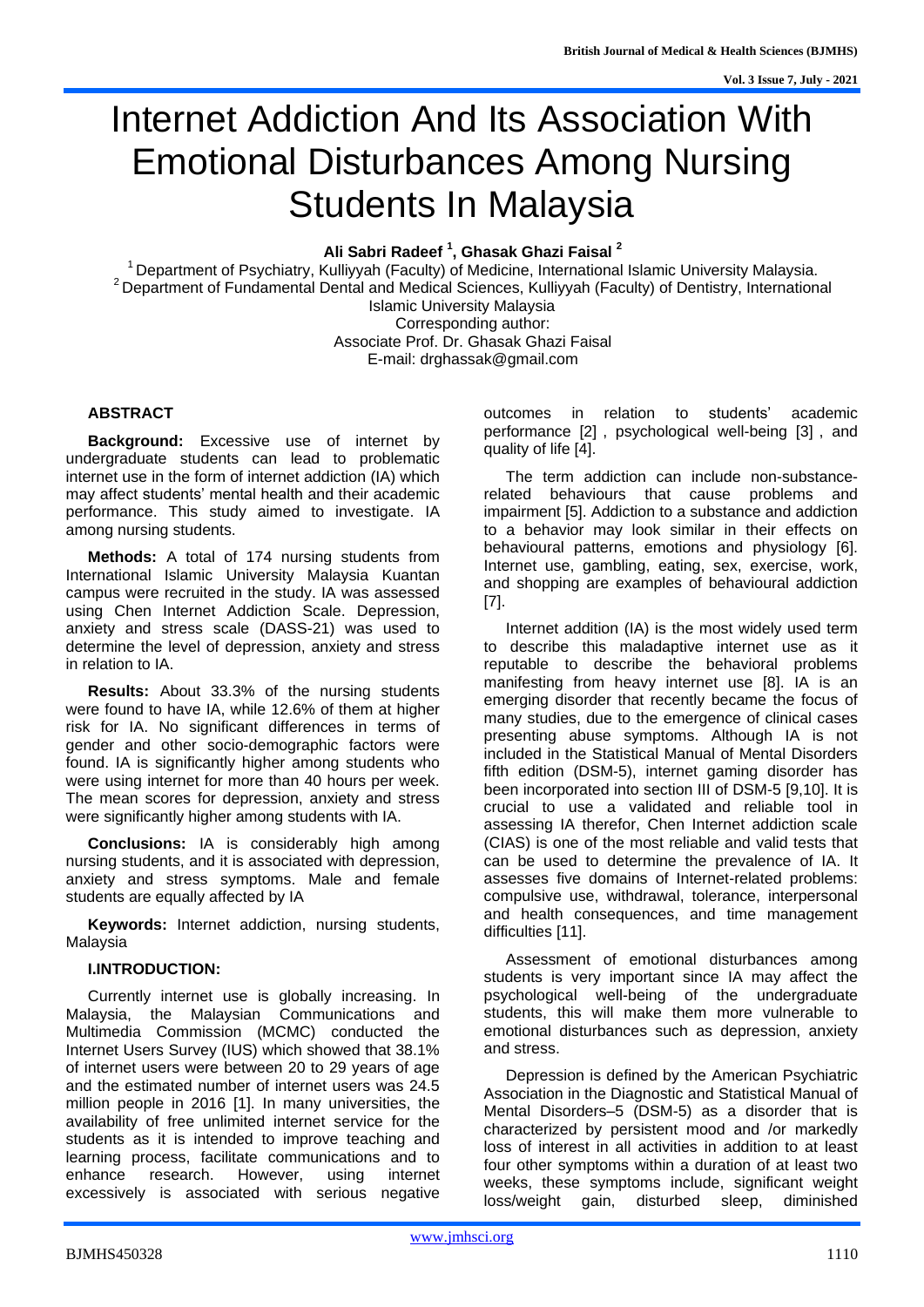concentration, fatigability, psychomotor agitation or retardation, feeling of worthlessness or inappropriate guilt, thoughts of death or recurrent suicidal ideation [12]. Anxiety is a condition that is characterized by intense feeling of dread, worries and apprehension accompanied by somatic symptoms that indicate a hyperactive autonomic nervous system, also it impairs cognition and may produce distortions of perception [13]. Stress can be defined as the physiological and psychological response to events that are appraised as threatening or challenging that require adjustment [14].

Since emotional disturbances is significant among nursing students [15,16], this study aimed to determine the prevalence of IA and its association with emotional disturbances among nursing students.

#### **METHODOLOGY:**

A cross-sectional study was conducted on a sample of 174 undergraduate nursing students from International Islamic University Malaysia, Kuantan campus. Prior conducting this study, an ethical approval was obtained from the International Islamic University Malaysia Research Ethics Committee. The details of the study were fully explained, and informed consent was obtained from the participants. The participation was entirely on voluntary basis. All participants were ensured of the confidentiality and the gathered information will only be used for research purposes.

The participants inclusion criteria are students who agreed to participate in the study and who were able to use the internet.

In this study, we used Chen Internet Addiction Scale CIAS to assess the prevalence of IA. CIAS is a self-report instrument used to determine IA that is composed of 26 items rated on a 4-point Likert scale. It assesses five domains of Internet-related problems: compulsive use, withdrawal, tolerance, interpersonal and health consequences, and time management difficulties. Scores range from 26 to 104. Higher CIAS scores indicated high severity of addiction to Internet activity [11]. The cut-off point of 63/64 and 67/68 of the CIAS were considered to be the best for screening and diagnosis of IA among college students respectively, meaning that 26-63 shows normal use, 64-67 indicates at risk use and need for screening and 68-104 indicates IA [17].

The emotional disturbances were assessed by using the Depression Anxiety, Stress Scale (DASS-21) which is a short version, self- rated questionnaire that is designed to assess the severity of the symptoms of depression, anxiety and stress; it consists of statements referring to the past week. Each item is scored on a 4-point scale  $(0 = Did not apply to me at)$ all, 1= Applied to me to some degree, or some of the time, 2 =Applied to me to a considerable degree, or a good part of time, and  $3$  = Applied to me very much or most of the time).Subjects were asked to use 4-point severity/frequency scales to rate the extent to which

they have experienced each state over the past week. Scores for depression, anxiety and stress are calculated by summing the scores for the relevant items. Each subscale was categorized into normal, mild, moderate, severe and extremely severe [18].

The socio-demographic characteristics of the participants were obtained; the gathered information was about the nationality, age, marital status, gender, year of study, accommodation during study and household income.

#### *Statistical Analysis*

We used the statistical package for social science program, version 24.0 (SPSS 22.0) for analyzing the data. The analysis of qualitative variables such as age group, gender, nationality, monthly household income, marital status, year of study and type of accommodation were presented in number and percentage. Mann-Whitney U test and Kruskal-Wallis test were used to determine the association of important socio-demographic characteristics and emotional disturbances in the form of DAS symptoms with the IA among the students. P values less than 0.05 was considered statistically significant

#### **RESULTS:**

A total of 174 nursing students were recruited in this study. The distribution of students according to the rear of study were 47, 30, 55 and 42 students participated from year1, year2, year3 and year4 respectively. Most of the students were females, aged above 22 years, Malaysian, single, living in the hostel with low monthly household income ranged.

Although the mean score for CIAS was slightly higher among female than male students, the results was not statistically significant.

Year1 students had higher mean score of CIAS compared to other years, however, it was not significant. There were no significant differences in CIAS scores in relation to accommodation, household incomes, marital status, and social interaction.

Students who used internet more than 40 hours per week had significantly higher CIAS mean score (P  $(6.05)$ . (Table 1).

In this study, about 33.3% of the nursing students were found to have IA, while 12.6% of them at higher risk for IA. (table 2).

Among students with IA, the mean scores for depression, anxiety and stress symptoms (14.34, 18.14 and 17.66 respectively) were significantly higher than those with no IA  $(P< 0.05)$ .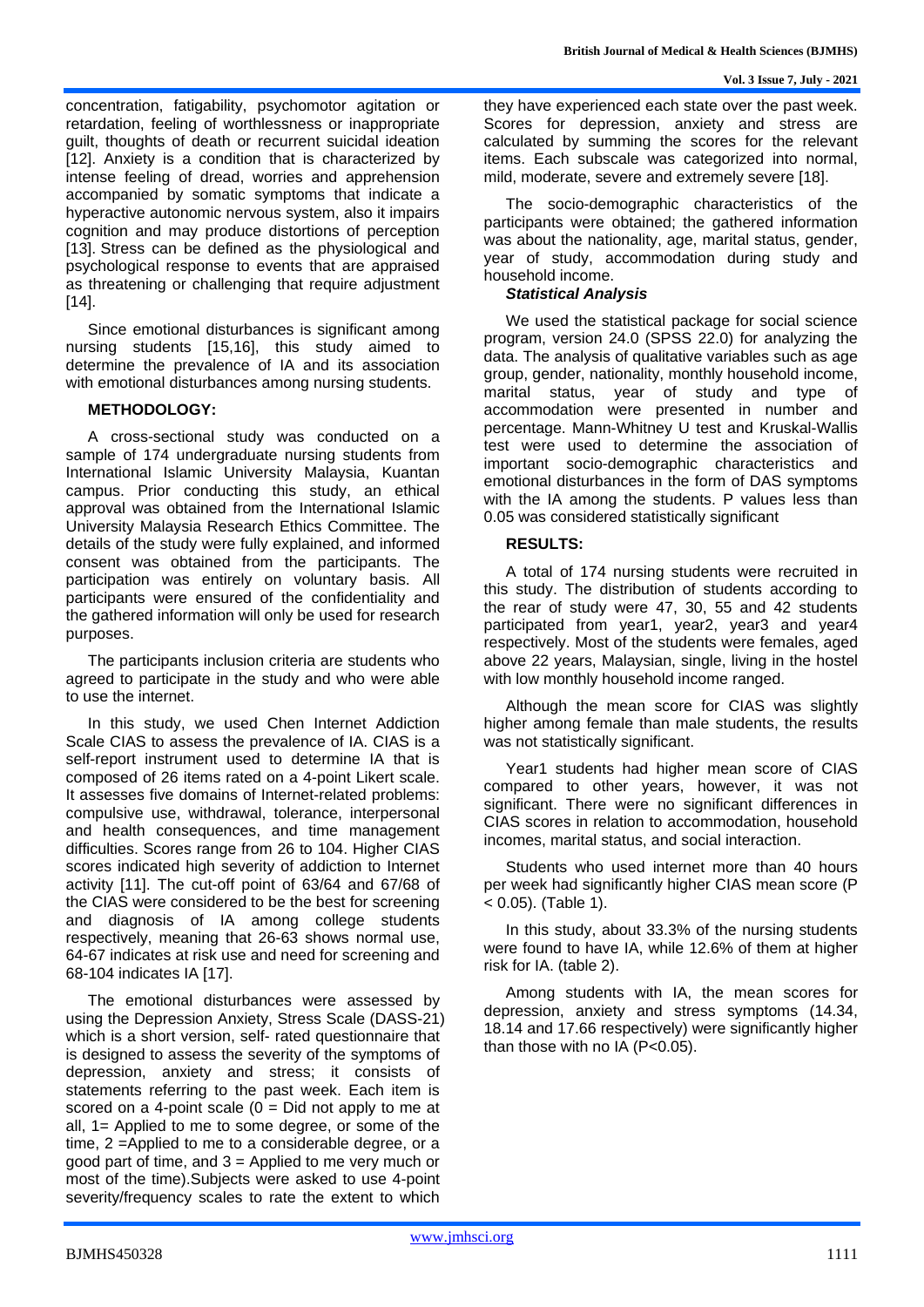|                           |              | P-value |      |  |  |  |  |
|---------------------------|--------------|---------|------|--|--|--|--|
|                           | <b>Total</b> |         |      |  |  |  |  |
|                           |              | score   |      |  |  |  |  |
|                           | n (%)        |         |      |  |  |  |  |
| Gender                    |              |         |      |  |  |  |  |
| Male                      | 31 (17.8)    | 62.2    | 0.56 |  |  |  |  |
| Female                    | 143 (82.2)   | 63.5    |      |  |  |  |  |
| year of study             |              |         |      |  |  |  |  |
| Year 1                    | 47(27.1)     | 65.12   | 0.64 |  |  |  |  |
| Year 2                    | 30 (17.2)    | 62.43   |      |  |  |  |  |
| Year 3                    | 55 (31.6)    | 61.98   |      |  |  |  |  |
| Year 4                    | 42 (24.1)    | 63.50   |      |  |  |  |  |
| <b>Family monthly</b>     |              |         |      |  |  |  |  |
| income                    |              |         |      |  |  |  |  |
| Low                       | 82 (47.1)    | 63.31   | 0.91 |  |  |  |  |
| Middle                    | 62 (35.7)    | 62.85   |      |  |  |  |  |
| High                      | 30 (17.2)    | 64.03   |      |  |  |  |  |
| <b>Marital status</b>     |              |         |      |  |  |  |  |
| Married                   | 4(2.3)       | 68.50   | 0.39 |  |  |  |  |
| Single                    | 170 (97.7)   | 63.15   |      |  |  |  |  |
| <b>Accommodation</b>      |              |         |      |  |  |  |  |
| Hostel                    | 169 (97.1)   | 62.9    | 0.09 |  |  |  |  |
| Not in hostel             | 5(2.9)       | 75.0    |      |  |  |  |  |
| <b>Social interaction</b> |              |         |      |  |  |  |  |
| Socially active           | 114 (65.5)   | 63.72   | 0.90 |  |  |  |  |
| Socially inactive         | 60 (34.5)    | 62.41   |      |  |  |  |  |
| Time of internet use      |              |         |      |  |  |  |  |
| per week                  |              |         |      |  |  |  |  |
| > 40 hours                | 67 (38.5)    | 67.61   | 0.00 |  |  |  |  |
| 20-40 hours               | 83 (47.7)    | 61.65   |      |  |  |  |  |
| < 20 hours                | 24 (13.8)    | 56.79   |      |  |  |  |  |

**Table 1: Socio-demographic factors and its association with internet addiction**

#### **Table 2: Prevalence of internet addiction (IA) among nursing students.**

| <b>Status of IA</b>       | Number (%) |
|---------------------------|------------|
| No internet addiction     | 94(54.1)   |
| At high risk              | 22(12.6)   |
| Having internet addiction | 58 (33.3)  |
| Total                     | 174 (100)  |

#### **Table 3: Association of Internet addiction (IA) with depression, anxiety and stress symptoms:**

|                        | <b>Total</b><br>No.<br>(%) | <b>Mean</b><br>Depressive<br>Level | P<br>Value | <b>Mean</b><br><b>Anxiety</b><br>Level. Value Level | Р | <b>Mean</b><br>Stress | P<br><b>Value</b> |
|------------------------|----------------------------|------------------------------------|------------|-----------------------------------------------------|---|-----------------------|-------------------|
| <b>Status of</b><br>ΙA |                            |                                    |            |                                                     |   |                       |                   |
| <b>Having IA</b>       | 58<br>(33.3)               | 14.34                              | 0.003      | 18.14                                               |   | 0.002 17.66           | 0.001             |
| No IA                  | 116<br>(66.7)              | 10.03                              |            | 13.09                                               |   | 13.31                 |                   |

#### **Vol. 3 Issue 7, July - 2021**

#### **DISCUSSION:**

In this study, the prevalence of IA among nursing students was 33.3% while 12.6% were at higher risk for addiction which is higher than among medical students in the same university as the prevalence of IA was found to be 22.8% and 12.3% of the students were at higher risk for addiction [19] but is slightly higher other study among allied health students found the rate to be 31.8% [20]. However, it is lower than that in other previous study among medical students in Malaysia using internet addiction test in which the rate was found to be 36.9% [21]. A previous review in assessing IA has revealed that prevalence rates range from 0.8% to 26.7% because of different assessment tools and cut-offs [22]. Other previous studies on IA using CIAS among college students in Pakistan and Taiwan revealed that the prevalence was 28% and 17.9% respectively [23, 24]. Other factors which may affect the prevalence of IA includes sample size, whether using validated tool or not, sampling method and cultural differences.

Regarding association of gender with IA studies across the world showed varied results. In some studies, IA is associated with male gender [20, 21, 24, 25] but in a study done in Japan the rate of IA is more among females [26]. In this study, there was no statistically significant difference in IA between male and female students which is similar to the findings in previous studies in Malaysia [27, 28], Vietnam [29] and India [30].

IA was significantly higher among nursing students who were using internet for more than 40 hours per week which is similar to the previous findings among dental students in Malaysia [31].

In this study IA was significantly associated with Depression, anxiety and stress symptom which is similar to previous findings in other studies [19, 20, 32].

Although cross-sectional study is reliable in determining associations between study variables, it is incapable to determine the causal relationship between AI and depression, anxiety and stress. However, students with IA may be at higher risk to develop depression, anxiety and stress and on the same time, it is also possible that emotional disturbances can precipitate or worsten IA.

Therefore, it is advocated to undergo prospective cohort studies to assess the causality between IA and emotional disturbances.

#### **CONCLUSION:**

Internet addiction is considerably high among nursing students and it is associated with depression, anxiety and stress symptoms Male and female students are equally affected by internet addiction. Internet addiction is significantly higher among students who are heavy internet users.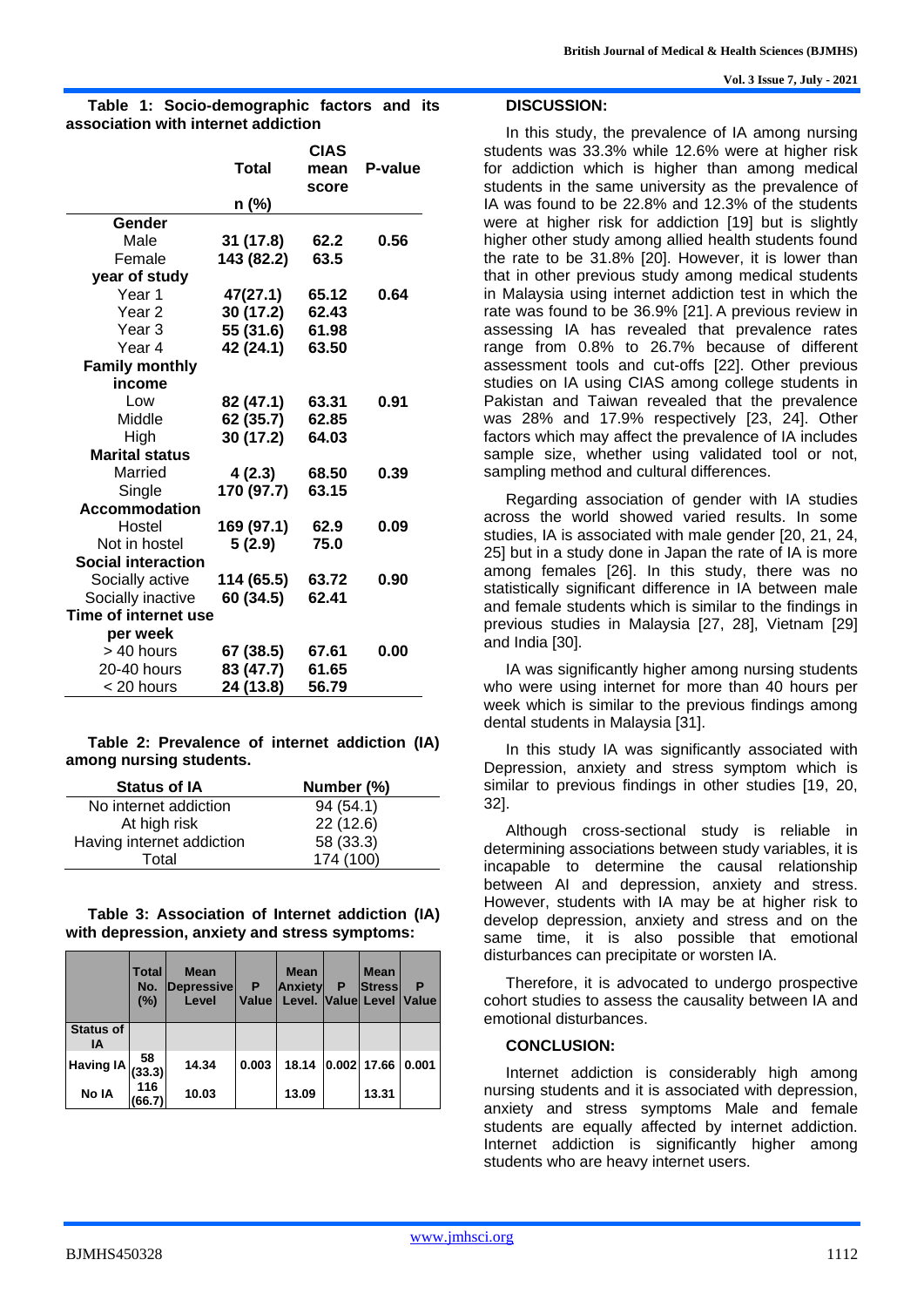### **ACKNOWLEDGMENT:**

The researchers would like to express sincere gratitude to International Islamic University Malaysia for funding this project (IIUM Research Initiative Grant scheme (RIGS16 - 1090273)) and to the administrative staff in Kulliyyah of nursing for the kindness of giving permission to conduct this study and for their cooperation. We also would like to express my appreciations to all nursing students for their participation and consent.

## **CONFLICT OF INTEREST STATEMENT:**

The authors declare no conflict of interest

#### **REFERENCES:**

1. Internet Users Survey 2017. Malaysian Communications and Multimedia Commission. [https://www.mcmc.gov.my/skmmgovmy/media/Gener](https://www.mcmc.gov.my/skmmgovmy/media/General/pdf/MCMC-Internet-Users-Survey-2017.pdf) [al/pdf/MCMC-Internet-Users-Survey-2017.pdf](https://www.mcmc.gov.my/skmmgovmy/media/General/pdf/MCMC-Internet-Users-Survey-2017.pdf)

2. Reed P, Reay E. Relationship between levels of problematic Internet usage and motivation to study in university students. Higher Education. 2015; 70 (4):711-23.

3. Casale S, Lecchi S, Fioravanti G. The association between psychological well-being and problematic use of Internet communicative services among young people. The Journal of psychology. 2015; 149 (5):480-97.

4. Cheng C, Li AY. Internet addiction prevalence and quality of (real) life: A meta-analysis of 31 nations across seven world regions. Cyberpsychology, Behavior, and Social Networking. 2014;17 (12):755- 60.

5. Van Rooij AJ, Prause N. A critical review of Internet addiction criteria with suggestions for the future. J. Behav. Addict. 2014; 3(4):203-213.

6. Valentini M, Biondi M. The emergence of behavioral addictions. Riv. Psichiatr.2016; 51(1): 85- 86.

7. Sussman S, Lisha N, Griffiths M. Prevalence of the addictions: a problem of the majority or the minority?. Evaluation & the health professions. 2011;34(1):3-56.

8. Chou C, Condron L, Belland JC. A review of the research on Internet addiction. Educ Psychol Rev 2005;17:363-88.

9. Poli R. Internet addiction update: diagnostic criteria, assessment and prevalence. Neuropsychiatry. 2017;7(1):04-8.

10. American Psychiatric Association (APA). Diagnostic and statistical manual of mental disorders (DSM-5). 2013.

11. Chen SH, Weng LC, Su YJ et al. Development of Chinese Internet Addiction Scale and its psychometric study. Chin J Psychol. 2003;45: 279- 94.

12. American Psychiatric Association. Mood disorders. Diagnostic and Statistical Manual of Mental Disorders,  $(5<sup>th</sup>$  edition). American Psychiatric Association. Washington, DC. 2013; 345-429

13. Sadock BJ, Sadock VA. Anxiety disorders. Kaplan and Sadock's Pocket handbook of clinical psychiatry. 4th Edn. Lippincott Williams &Wikins. 2005; 11: 70-185.

14. Samuel E Wood, Ellen Green Wood, and Denise Boyd. Mastering the world of psychology. Health and stress. Person Education, Inc. 2004; 10: 286-311.

15. Samson P. Role of Coping in Stress, Anxiety, Depression among Nursing Students of Purbanchal University in Kathmandu. Journal of Nepal Health Research Council. 2019 Dec 13;17(3):325-30.

16. Al-Ani AS. Psychological Well-Being among Nursing Students. IIUM Medical Journal Malaysia. 2019;18(2).

17. Ko CH, Yen JY, Chen SH, Yang MJ, Lin HC, Yen CF. Proposed diagnostic criteria and the screening and diagnosing tool of Internet addiction in college students. Comprehensive psychiatry. 2009; 50(4):378-84.

18. Lovibond SH &Lovibond PF. Manual for the Depression Anxiety Stress Scales. Sydney: 2<sup>nd</sup>. Edn. Psychology Foundation. 1995.

19. Radeef AS, Faisal GG. Prevalence of Internet Addiction and its association with depression, anxiety and stress among Medical Students in Malaysia. Mediterranean Journal of Clinical Psychology. 2018;6(3)

http://dx.doi.org/10.6092/2282-1619/2018.6.1987

20. Othman Z, Lee CW. Internet addiction and depression among college students in Malaysia. International Medical Journal. 2017; 24(6):447-50.

21. Ching SM, Hamidin A, Vasudevan R, Sazlyna MS, Wan Aliaa WS, Foo YL, Yee A, Hoo FK. Prevalence and factors associated with internet addiction among medical students-A cross-sectional study in Malaysia. Med J Malaysia. 2017; 72(1):7.

DOI: http://www.e-mjm.org/2017/v72n1/internetaddiction.pdf

22. J Kuss D, D Griffiths M, Karila L, Billieux J. Internet addiction: a systematic review of epidemiological research for the last decade. Current pharmaceutical design. 2014; 20(25):4026-52.

23. Saleem M, Waseem M, Khan R, Ismail R. Internet Addiction: It's Relation with Loneliness among Undergraduate Students of South-Punjab, Pakistan. Science International Lahore. 2015; 27(2):1469-79.

24. Tsai HF, Cheng SH, Yeh TL, Shih CC, Chen KC, Yang YC, Yang YK. The risk factors of Internet addiction—a survey of university freshmen. Psychiatry research. 2009; 167(3):294-9.

25. Salehi M, Khalili MN, Hojjat SK, Salehi M, Danesh A. (2014). Prevalence of internet addiction and associated factors among medical students from Mashhad, Iran in 2013. Iranian Red Crescent Medical Journal, 16(5).

26. Mihara S, Osaki Y, Nakayama H, Sakuma H, Ikeda M, Itani O, Kaneita Y, Kanda H, Ohida T, Higuchi S. (2016). Internet use and problematic